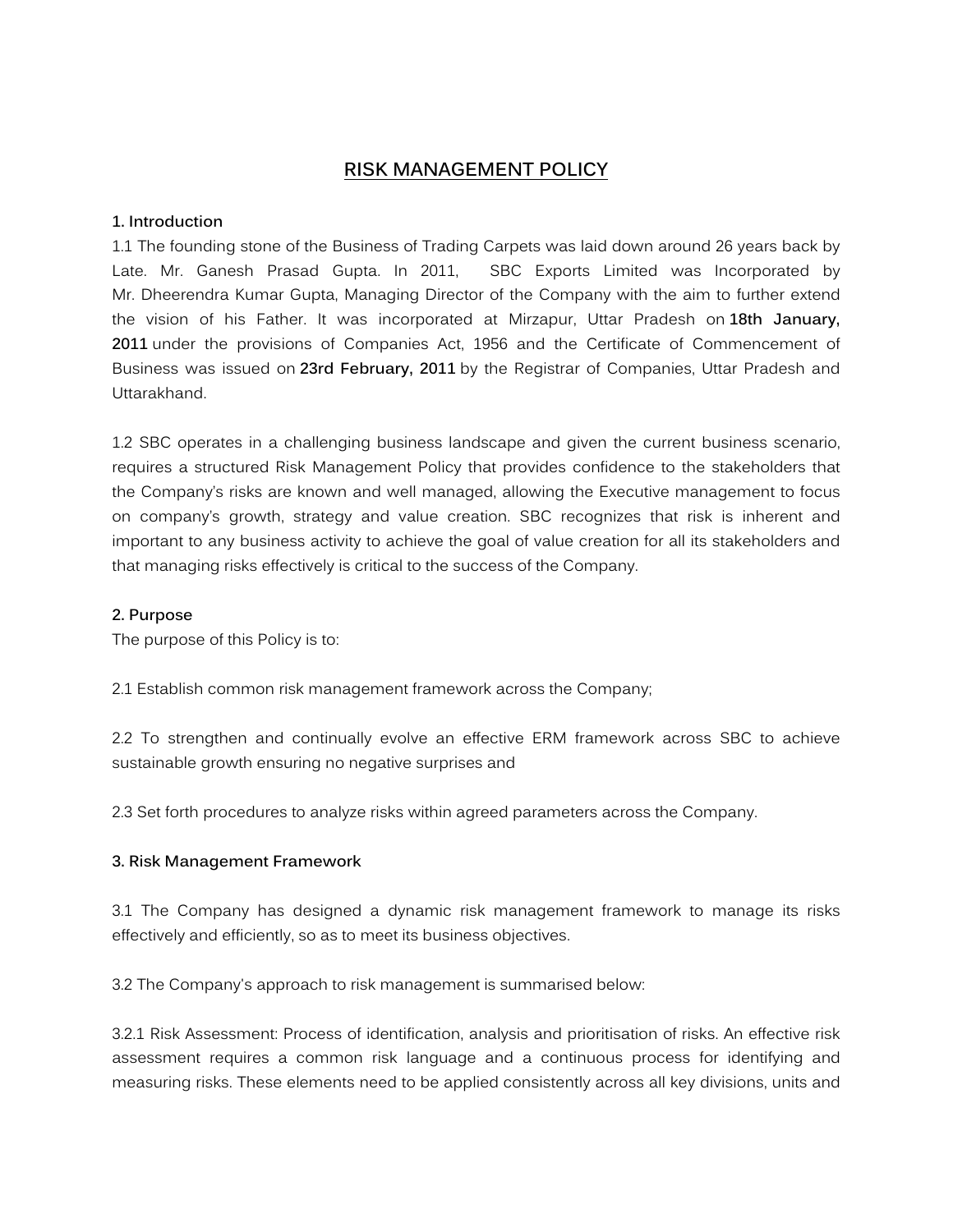functions within the organization to understand the nature of the prioritised risks and their impact on business objectives, strategies and performance. Rating of the risks is done on the basis of Probability & Impact on EBITDA/ cash flows, wherever quantifiable.

3.2.2 Risk Mitigation: Risk mitigation involves selecting one or more options for responding to the risks and implementing those options. It includes selecting risk mitigation strategy and measuring the effectiveness of mitigation plan developed.

3.2.3 Risk Monitoring & Reporting: Reporting is an integral part of any process and critical from a monitoring perspective. Results of risk assessment need to be reported to all relevant stake holders for review, inputs and monitoring.

### **4. Risk Profile**

The identification and effective management of risks is critical in achieving strategic and business objectives. The Company's activities give rise to a broad range of risks which are considered under the following key categories of risk:

 External Risks: are risks beyond the control of the organisation. These are risks faced due to external conditions in which the business operates (e.g. Natural disasters, Terrorism etc.)

 Strategic Risks: are associated with the primary long-term purpose, objectives and direction of the business. These risks may arise from the actions of other participants in the marketplace and/or the opportunities selected and decisions made by the business.

 Compliance Risks: are associated with non-conformance or inability to comply with the applicable rules and regulations

 Operational Risks: are associated with the on-going, day-to-day operation of the business. These include the risks concerned with the business processes employed to meet the objectives

 Financial Risks: are related specifically to the processes, techniques and instruments utilised to manage the finances of the organisation, as well as those processes involved in sustaining effective financial relationships with customers and third parties

 Knowledge Risks: are associated with the management and protection of knowledge and information including Cyber Security

### **5. Risk Oversight**

The Company has laid down well defined procedures for its various activities. All the operations and transactions in the Company are carried out in accordance with applicable rules & regulations, Company's Policies and Standard Operating procedures so as to assess the risk, if any, associated with such operations / transactions and minimize the same.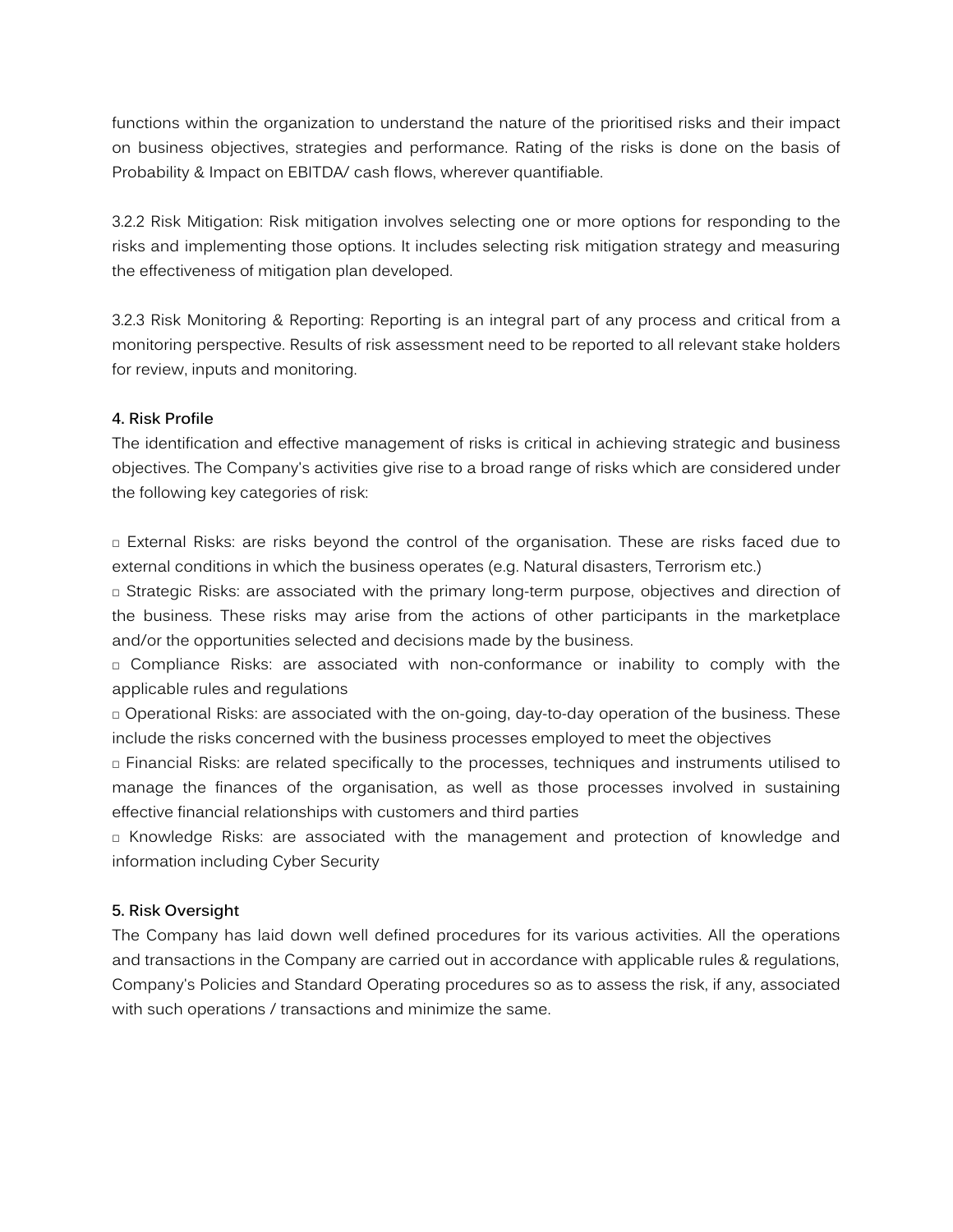### 5.1 Governance Structure

The Company's Risk Management Framework is supported by the Divisional Heads/ Senior Management of each Business under the supervision and guidance of Risk Management Committee of the Board.

5.2 Responsibilities of Senior Management

5.2.1 Monitoring that appropriate processes and controls are in place to effectively and efficiently manage risk, so that the strategic and business objectives of the Company can be met.

5.2.2 Periodical review and monitoring of implementation of the mitigation plan.

5.2.3 To appraise Risk Management Committee of the Board on the key risks identified.

5.3 Risk Management Committee

5.3.1 The Risk Management Committee is a committee of the Board, with delegated responsibilities in relation to risk management processes within the Company.

5.3.2 The Committee is also responsible for monitoring overall compliance with laws and regulations.

5.3.3 The Committee reviews the risk management related activities atleast annually.

5.3.4 The Committee to appoint a Chief Risk Officer to monitor and implement all Risk Management related activities.

### **5.4 Assurance**

5.4.1 There are different levels of assurance in relation to the effectiveness and efficiency of the Risk Management Framework and associated processes and controls.

5.4.2 At first instance, assurance is provided from management through management reports and process. The reports and process will be founded on a sound system of risk management and internal control and the assurance that the system was operating effectively in all material respects to strategic, shareholder, operational and financial risks.

5.4.3 Assurance also comes from the monitoring, oversight and reporting undertaken by the Audit Committee, as well as from the independent testing, review and reporting undertaken by Independent external auditors who provide an audit opinion as required by law.